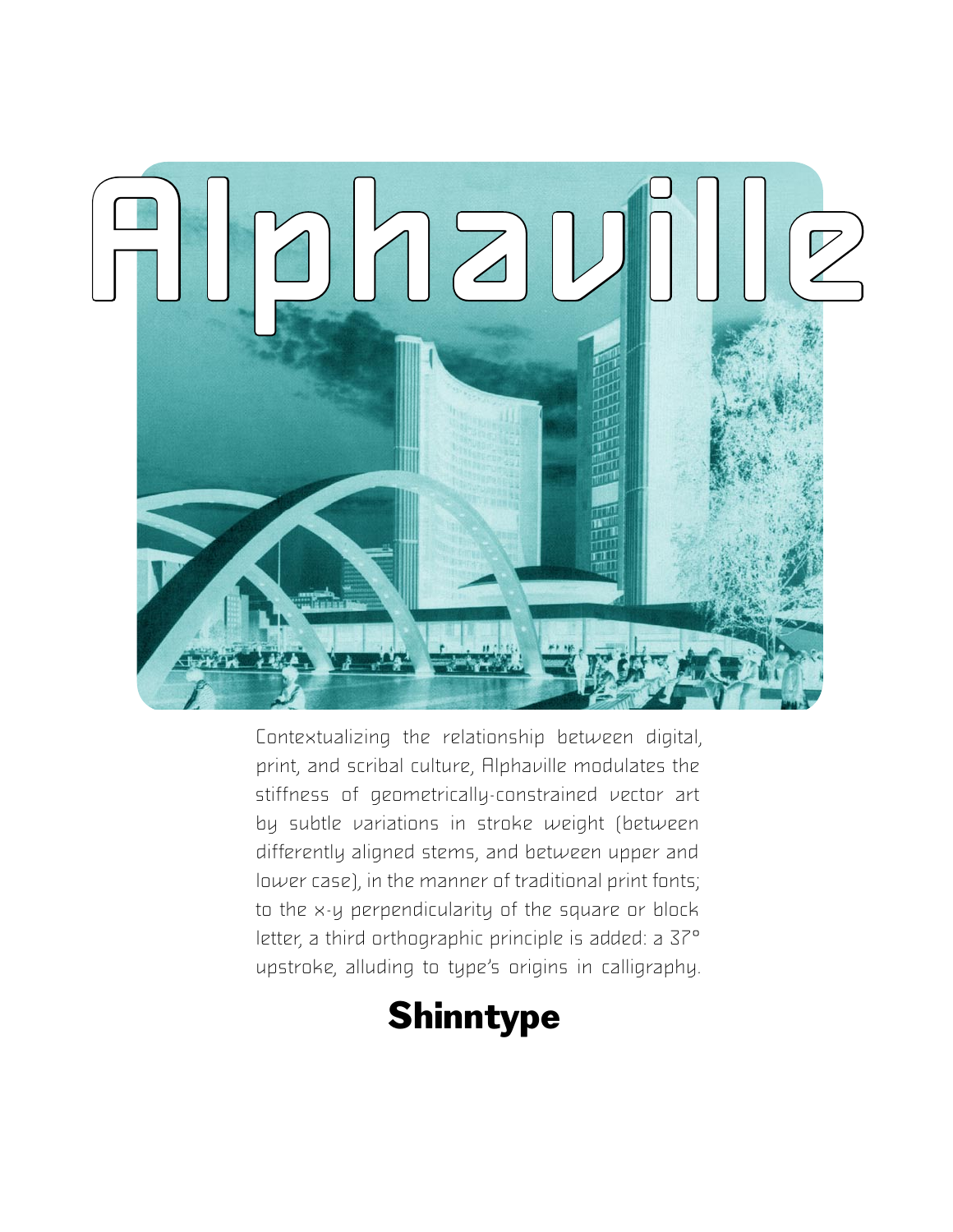alphaville

HBCdefghi1234 RBCdefghi1234 LIGHT ABCdefghi1234 ABCdefghi1234 RBCdefghi1234 ABCdefghi1234 MEDIUM ABCdefghi1234 MEDIUM OBLIQUE ABCdefghi1234 BOLD **ABCdefghi1234** BOLD OBLIQUE **ABCdefghi1234 ABCdefghi1234** GEGGG<sub>unne</sub>

© 1999-2008, Shinn Type Foundry Inc. nick@shinntype.com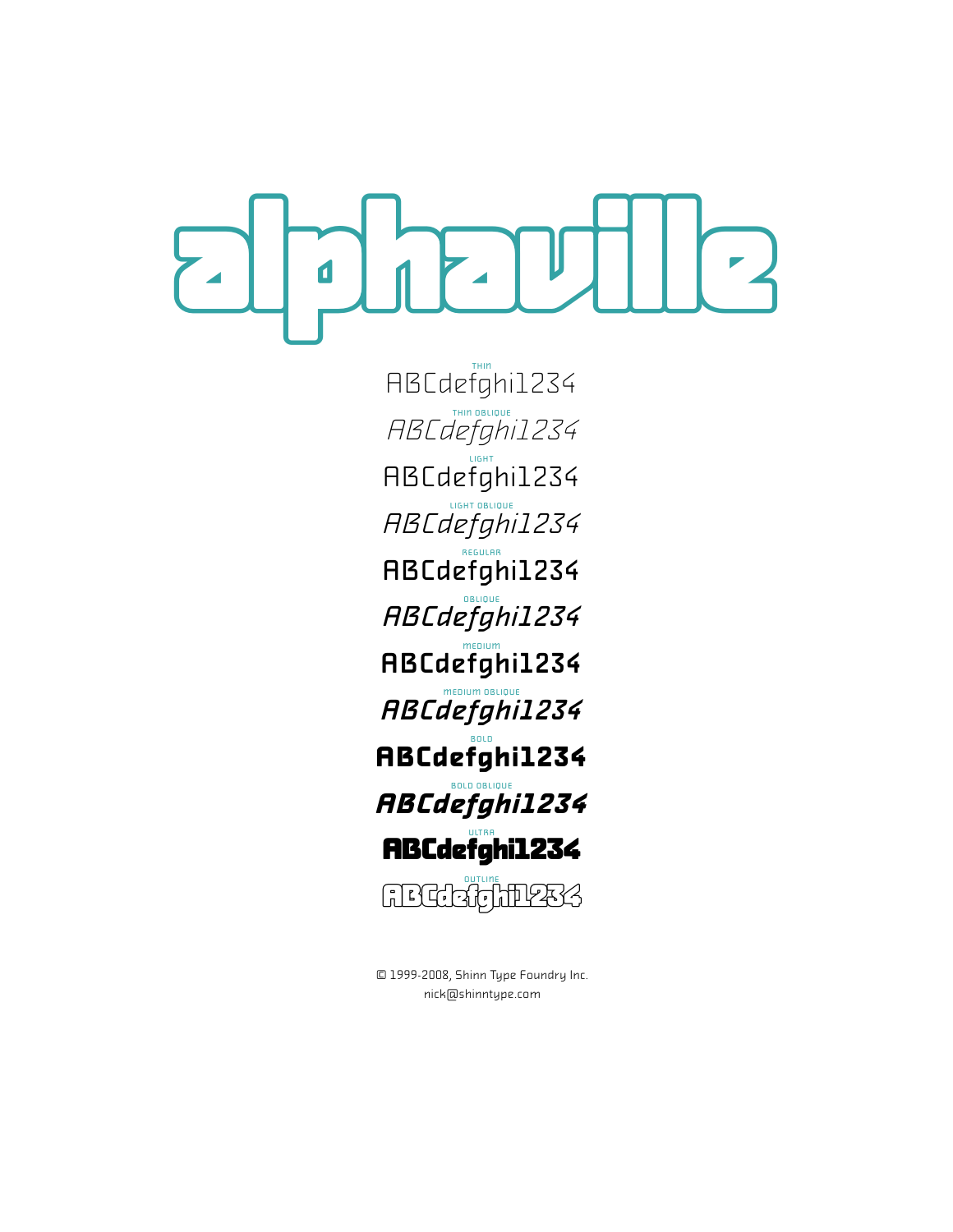## THE PHILOSOPHY OF ALPHA-60

**OF ALPHA-60**<br>The present is the past.<br>The present is the only form of life.<br>State of existence which is indestruent is like a circle, endlessly turning<br>The arc that descends is the past.<br>That which rises is the future.<br>Al No one has lived in the past. No one will live in the future. The present is the only form of life. It is a state of existence which is indestructible. Time is like a circle, endlessly turning. The arc that descends is the past. That which rises is the future. All has been said, unless words change their meanings and meanings their words.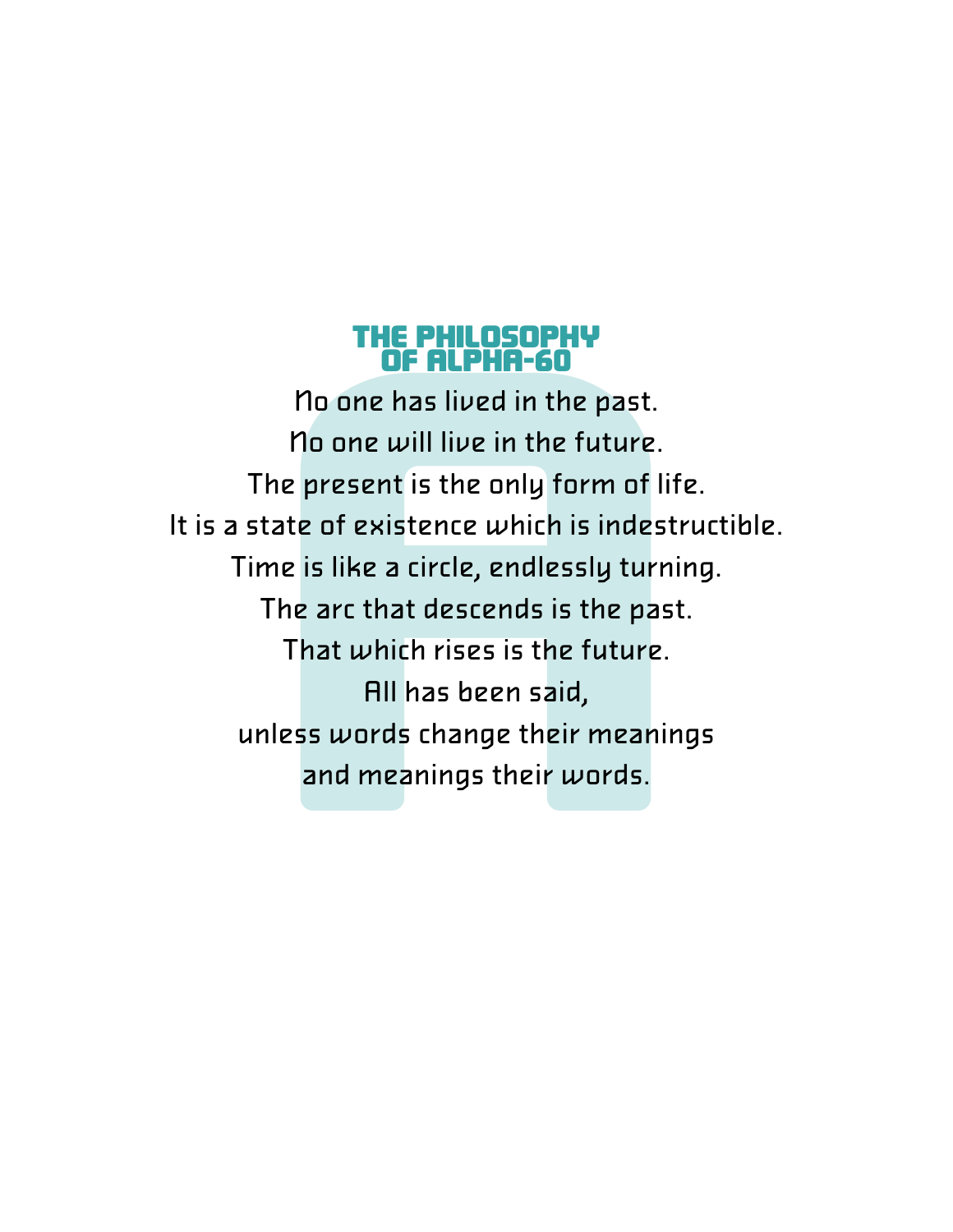# 10 turmal

# The formal qualities of a

# The formal qualities of a typeface

The formal qualities of a typeface energize, facilitate and inform the typographic layout.

The formal qualities of a typeface energize, facilitate and inform the typographic layout. Skilled typographers will leverage the attributes

### $\frac{1}{16}$ /15

The formal qualities of a typeface energize, facilitate and inform the typographic layout. Skilled typographers will lever-

The formal qualities of a typeface energize, facilitate and inform the typographic layout. Skilled typographers will leverage the attributes of carefully selected fonts to enhance the personality of the page, thereby standing out from the

## $12/1$

The formal qualities of a typeface energize, facilitate and inform the typographic layout. Skilled typographers will lever-

The formal qualities of a typeface energize, facilitate and inform the typographic layout. Skilled typographers will leverage the attributes of judiciously chosen fonts to maximize the personality of the page, thereby standing out

### $\frac{10}{11}$

The formal qualities of a typeface energize, facilitate and inform the typographic layout. Skilled typographers will leverage the attributes of judiciously

The formal qualities of a typeface energize, facilitate and inform the typographic layout. Skilled typographers will leverage the attributes of judiciously chosen fonts to maximize the personality of the page, thereby standing out from the crowd.

## abcdefghijklmnopqrstuvwxyz ABCDEFGHIJKLMMOPQRSTUVWXYZ #1234567890&?! aáàááäåæçéèêëfiflíiiiñ<sup>o</sup>óòôõöøœßúùûü ÁÀÂÁÄÀÆÇÉÈÈËÍÌÎÏÃÓÒÒŎÖØŒÚÙÛÜ  $\P^*$ †‡\$©®@[«»<>""')•…,,....,,\|//--—  $(\frac{4}{5}E^{\frac{1}{2}}E^{\frac{1}{2}}E^{\frac{1}{2}}E^{\frac{1}{2}}E^{\frac{1}{2}}E^{\frac{1}{2}}E^{\frac{1}{2}}E^{\frac{1}{2}}E^{\frac{1}{2}}E^{\frac{1}{2}}E^{\frac{1}{2}}E^{\frac{1}{2}}E^{\frac{1}{2}}E^{\frac{1}{2}}E^{\frac{1}{2}}E^{\frac{1}{2}}E^{\frac{1}{2}}E^{\frac{1}{2}}E^{\frac{1}{2}}E^{\frac{1}{2}}E^{\frac{1}{2}}E^{\frac{1}{2}}E^{\frac{1}{2}}E^{\frac{1$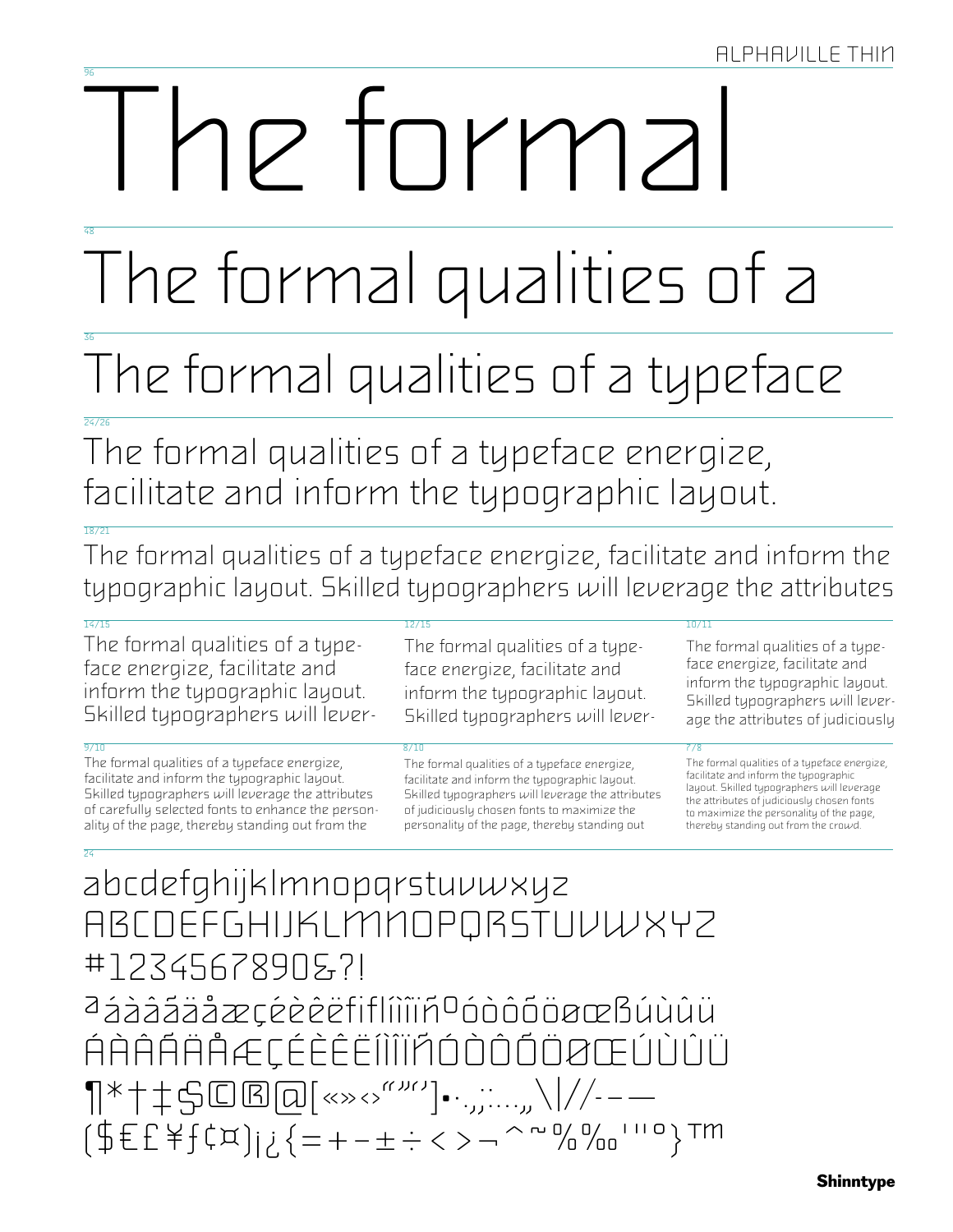# The tormal

# The formal qualities of a

The formal qualities of a typeface

The formal qualities of a typeface energize, facilitate and inform the typographic layout.

The formal qualities of a typeface energize, facilitate and inform the typographic layout. Skilled typographers will leverage the attributes

The formal qualities of a typeface energize, facilitate and inform the typographic layout. Skilled typographers will lever-

The formal qualities of a typeface energize, facilitate and inform the typographic layout. Skilled typographers will leverage the attributes of carefully selected fonts to enhance the personality of the page, thereby standing out from the

Skilled typographers will lever-

The formal qualities of a typeface energize, facilitate and inform the typographic layout. Skilled typographers will leverage the attributes of judiciously chosen fonts to maximize the personality of the page, thereby standing out

The formal qualities of a type-

inform the typographic layout.

face energize, facilitate and

The formal qualities of a typeface energize, facilitate and inform the typographic layout. Skilled typographers will leverage the attributes of judiciously

The formal qualities of a typeface energize, facilitate and inform the typographic layout. Skilled typographers will leverage the attributes of judiciously chosen fonts to maximize the personality of the page, thereby standing out from the crowd.

abcdefghijklmnopqrstuvwxyz ABCDEFGHIJKLMMOPQRSTUVWXYZ #12345678905.71

ÁÀÂÃÄÄÆÇÉÈÊËÎÌĨÏŘÓÒÔŐÖØŒÚÙÛÜ  $\frac{1}{2}$  = 1///- [[  $\frac{1}{2}$   $\frac{1}{2}$   $\frac{1}{2}$   $\frac{1}{2}$   $\frac{1}{2}$   $\frac{1}{2}$   $\frac{1}{2}$   $\frac{1}{2}$   $\frac{1}{2}$   $\frac{1}{2}$   $\frac{1}{2}$   $\frac{1}{2}$   $\frac{1}{2}$   $\frac{1}{2}$   $\frac{1}{2}$   $\frac{1}{2}$   $\frac{1}{2}$   $\frac{1}{2}$   $\frac{1}{2}$   $\frac{1}{2}$   $(\frac{\#EF}{\#f}(\frac{2\#f}{\#f})_{j\neq 1})_{j\neq 1}$   $\{=\textit{+}-\textit{+}<\textit{+}-\textit{+}\}$   $\sim$   $\sim$   $\%$   $\%$   $\sim$   $\cdot$   $\sim$   $\cdot$   $\sim$   $\cdot$   $\sim$   $\cdot$   $\sim$   $\cdot$   $\sim$   $\cdot$   $\sim$   $\cdot$   $\sim$   $\cdot$   $\sim$   $\cdot$   $\sim$   $\cdot$   $\sim$   $\cdot$   $\sim$   $\cdot$   $\sim$   $\cdot$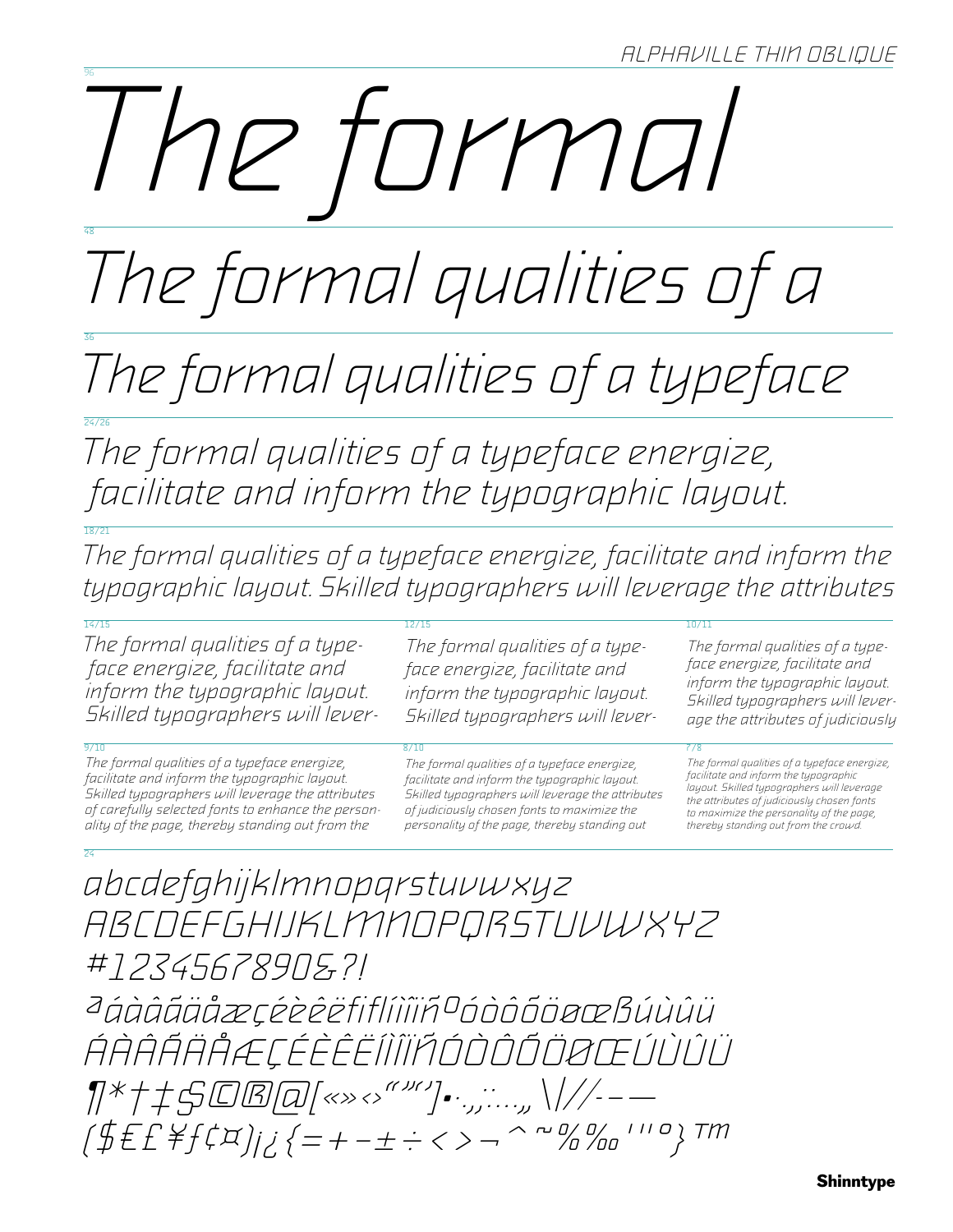# he tormal

# The formal qualities of a

# The formal qualities of a typeface

The formal qualities of a typeface energize, facilitate and inform the typographic layout.

The formal qualities of a typeface energize, facilitate and inform the typographic layout. Skilled typographers will leverage the

### $\frac{1}{14}/\frac{1}{5}$

The formal qualities of a typeface energize, facilitate and inform the typographic layout. Skilled typographers

The formal qualities of a typeface energize, facilitate and inform the typographic layout. Skilled typographers will leverage the attributes of carefully selected fonts to enhance the personality of the page, thereby standing out

The formal qualities of a typeface energize, facilitate and inform the typographic layout. Skilled typographers will lever-

The formal qualities of a typeface energize, facilitate and inform the typographic layout. Skilled typographers will leverage the attributes of judiciously chosen fonts to maximize the personality of the page, thereby standing

The formal qualities of a typeface energize, facilitate and inform the typographic layout. Skilled typographers will leverage the attributes

The formal qualities of a typeface energize, facilitate and inform the typographic layout. Skilled typographers will leverage the attributes of judiciously chosen fonts to maximize the personality of the page, thereby standing out from the crowd.

## abcdefghijklmnopgrstuvwxyz **ABCDEFGHIJKLMMOPQRSTUVWXYZ** #1234567890&?! aáááááæçéèèèFiflíiiiñ<sup>o</sup>óòôõöøœßúùûü ÁÀÂÁÄÅÆÇÉÈÈËÎÎÎÏÃÓÒÔŐÖØŒÚÙÛÜ ¶\*†‡\$©®@[<<>><><sup>^^</sup>"^'']•<sub>``</sub>,;...,,\\//--— [\$ E E \ \ f \ \ j i \ { = + - ± ÷ < > - ^ ~ % % ''' 0 } Tm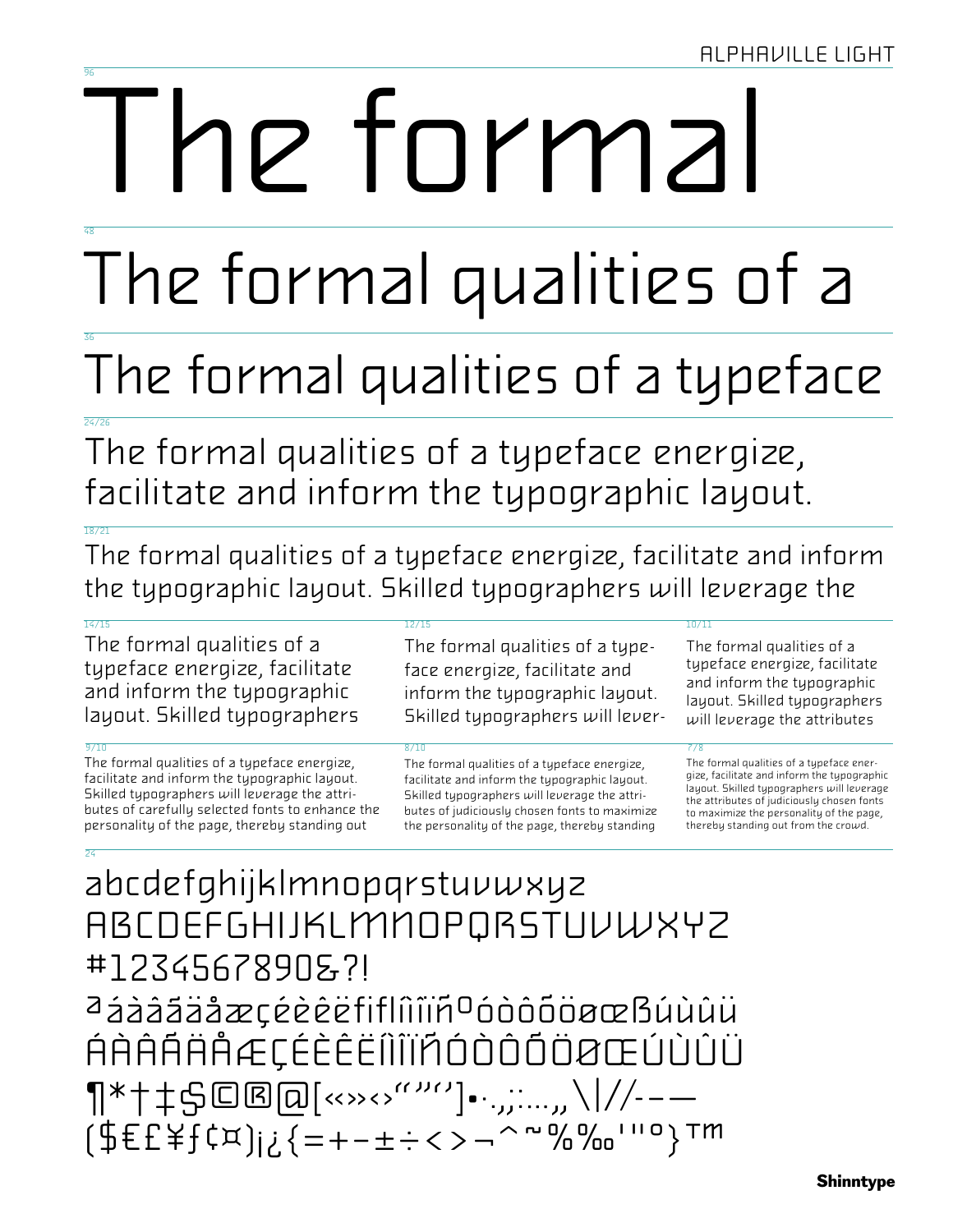# The tormal

The formal qualities of a

The formal qualities of a typeface

The formal qualities of a typeface energize, facilitate and inform the typographic layout.

The formal qualities of a typeface energize, facilitate and inform the typographic layout. Skilled typographers will leverage the

The formal qualities of a

typeface energize, facilitate

and inform the typographic

layout. Skilled typographers

The formal qualities of a type face energize, facilitate and inform the typographic layout. Skilled typographers will le-

The formal qualities of a typeface energize, facilitate and inform the typographic layout. Skilled typographers will leverage the attributes of carefully selected fonts to enhance the personality of the page, thereby standing out

The formal qualities of a typeface energize, facilitate and inform the typographic layout. Skilled typographers will leverage the attributes of judiciously chosen fonts to maximize the personality of the page, thereby standing

The formal qualities of a typeface energize, facilitate and inform the typographic layout. Skilled typographers will leverage the attributes

The formal qualities of a typeface energize, facilitate and inform the typographic layout. Skilled typographers will leverage the attributes of judiciously chosen fonts to maximize the personality of the page, thereby standing out from the crowd.

abcdefghijklmnopgrstuvwxyz ABCDEFGHIJKLMMOPQRSTUVWXYZ #1234567890&?!

aáàáãäåæçéèèëfiflíîiïñoóòôōooœBúùûü ŔŔŔŔŔŔŔŒĊĔĔĔĔſĨĨĬŔŎĎŎŎŎŎŒŨÙŨŨ [\$E£\{f(`¤)j;{=+-±÷<>¬^"%%""""}™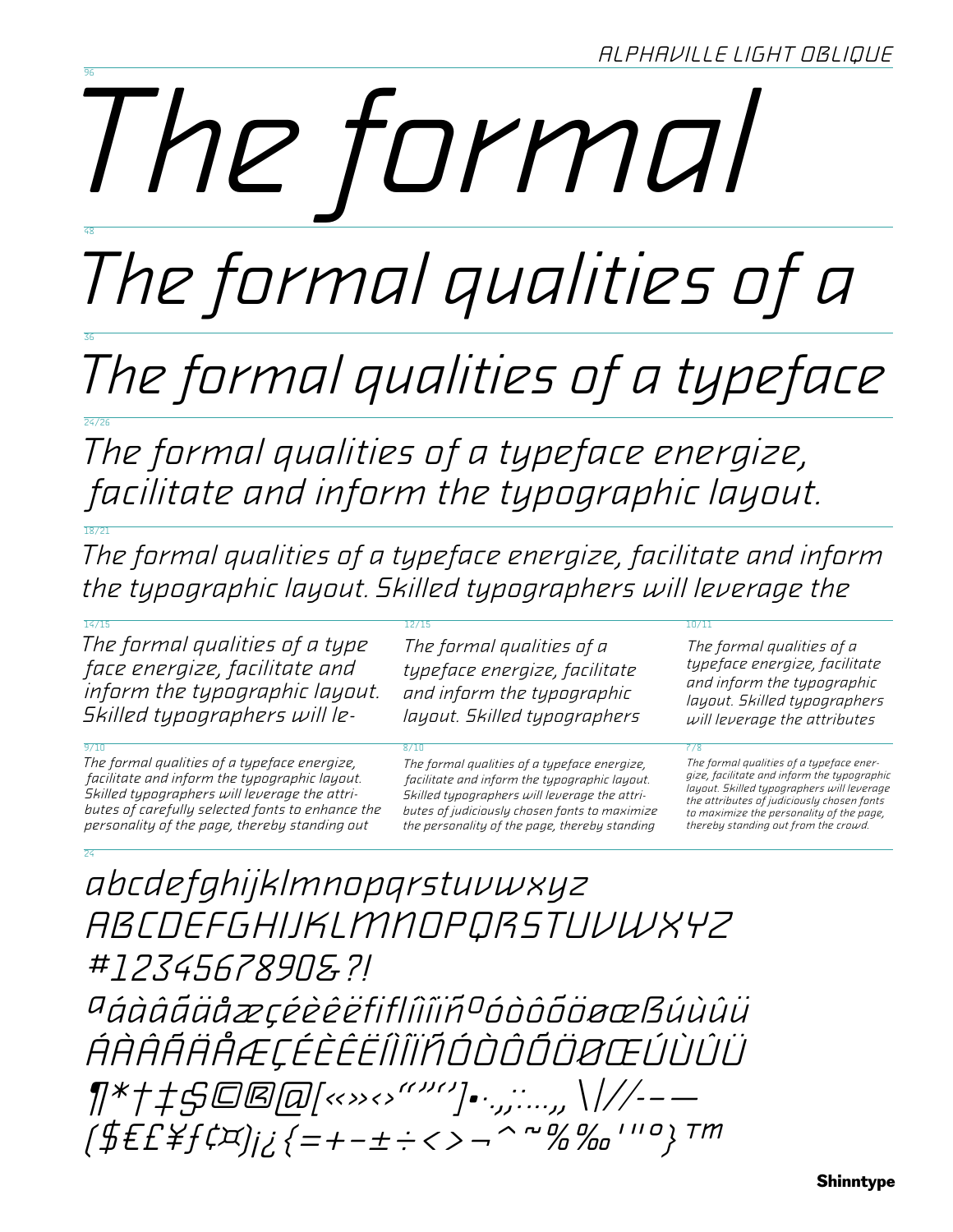# Ie formal

# The formal qualities of a

# The formal qualities of a typeface

The formal qualities of a typeface energize, facilitate and inform the typographic layout.

The formal qualities of a typeface energize, facilitate and inform the typographic layout. Skilled typographers will leverage the

### $\frac{1}{14}/\frac{1}{5}$

The formal qualities of a typeface energize, facilitate and inform the typographic layout. Skilled typographers

The formal qualities of a typeface energize, facilitate and inform the typographic layout. Skilled typographers will leverage the attributes of carefully selected fonts to enhance the personality of the page, thereby standing

The formal qualities of a typeface energize, facilitate and inform the typographic layout. Skilled typographers

The formal qualities of a typeface energize, facilitate and inform the typographic layout. Skilled typographers will leverage the attributes of judiciously chosen fonts to maximize the personality of the page, thereby standing

The formal qualities of a typeface energize, facilitate and inform the typographic layout. Skilled typographers will leverage the attributes

## abcdefghijklmnopqrstuvwxyz **ABCDEFGHIJKLMNOPQRSTUVWXYZ** #1234567890&?! aááááäåæçéèèèfiflíìîïñºóòôõöøœßúùûü ÁÀÂÁÄAÆÇÉÈÊËÍÌĨÏÑÓÒÔŎÖØŒÚÙÛÜ ¶\*†‡\$©®@[«»›‹›""'']•·.,;:…,,\\//--— [\$EE\f(¤);¿{=+-±÷<>¬^"%‰'"0}™

The formal qualities of a typeface energize, facilitate and inform the typographic layout. Skilled typographers will leverage the attributes of judiciously chosen fonts to maximize the personality of the page, thereby standing out from the crowd.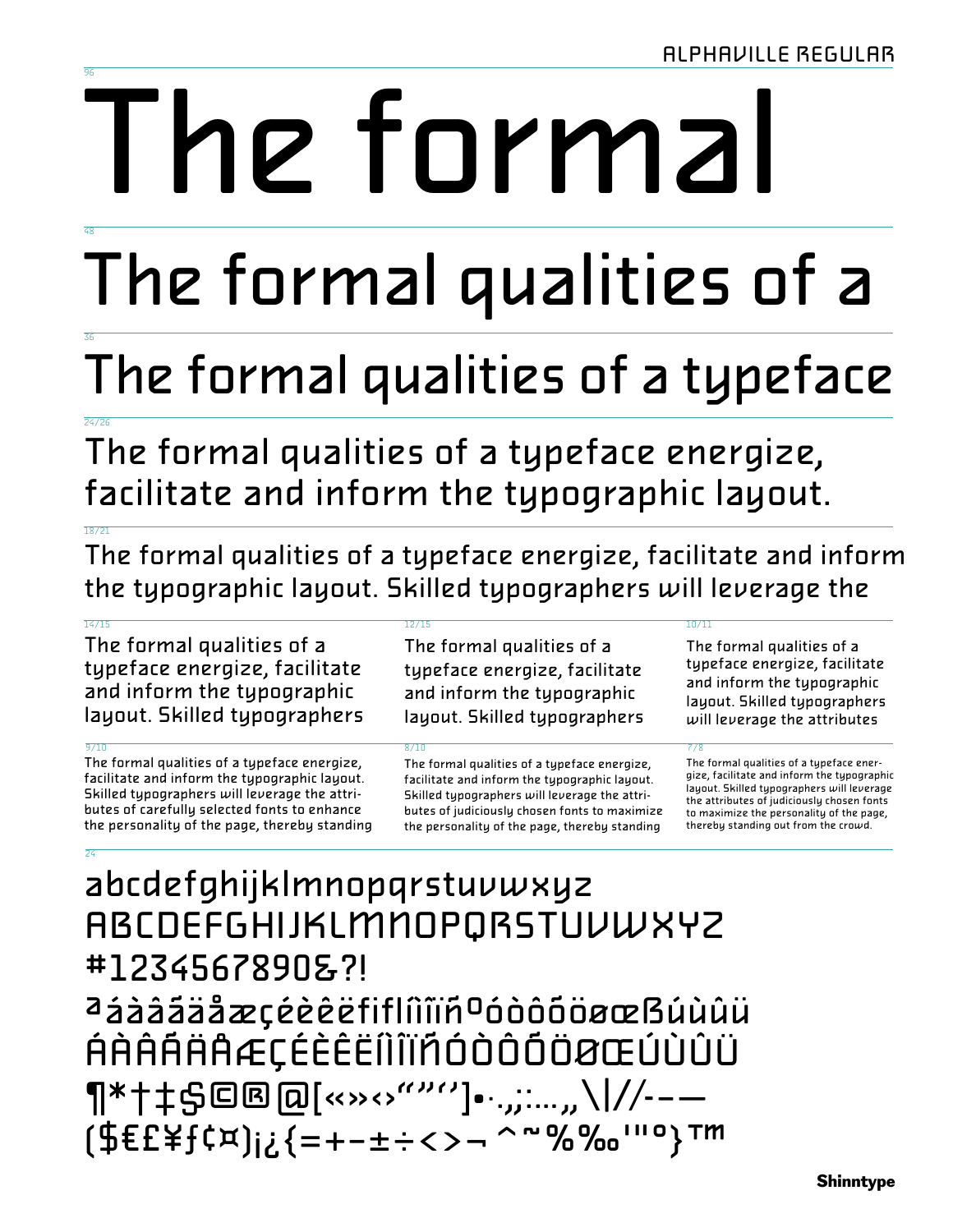# The formal

# The formal qualities of a

## The formal qualities of a typeface

The formal qualities of a typeface energize, facilitate and inform the typographic layout.

The formal qualities of a typeface energize, facilitate and inform the typographic layout. Skilled typographers will leverage the

The formal qualities of a

typeface energize, facilitate

and inform the typographic

layout. Skilled typographers

The formal qualities of a typeface energize, facilitate and inform the typographic layout. Skilled typographers

The formal qualities of a typeface energize, facilitate and inform the typographic layout. Skilled typographers will leverage the attributes of carefully selected fonts to enhance the personality of the page, thereby standing

The formal qualities of a typeface energize, facilitate and inform the typographic layout. Skilled typographers will leverage the attributes of judiciously chosen fonts to maximize the personality of the page, thereby standing

The formal qualities of a typeface energize, facilitate and inform the typographic layout. Skilled typographers will leverage the attributes

The formal qualities of a typeface energize, facilitate and inform the typographic layout. Skilled typographers will leverage the attributes of judiciously chosen fonts to maximize the personality of the page, thereby standing out from the crowd.

## abcdefghijklmnopqrstuvwxyz *ABCDEFGHIJKLMMOPQRSTUVWXYZ* #1234567890&?! aáàááäåæçéèêëfiflîîïñ¤óòôôöøœßúùûü ŔŔŔŔŔŔÆÇÉÈÊËÎÌĨÏŔÓÒŎŎŎŒÚÙÛÜ  $\P^*$ †‡ $\mathfrak{S}$ ©®@[<<>><>'''''']•…,;:…,,\\//-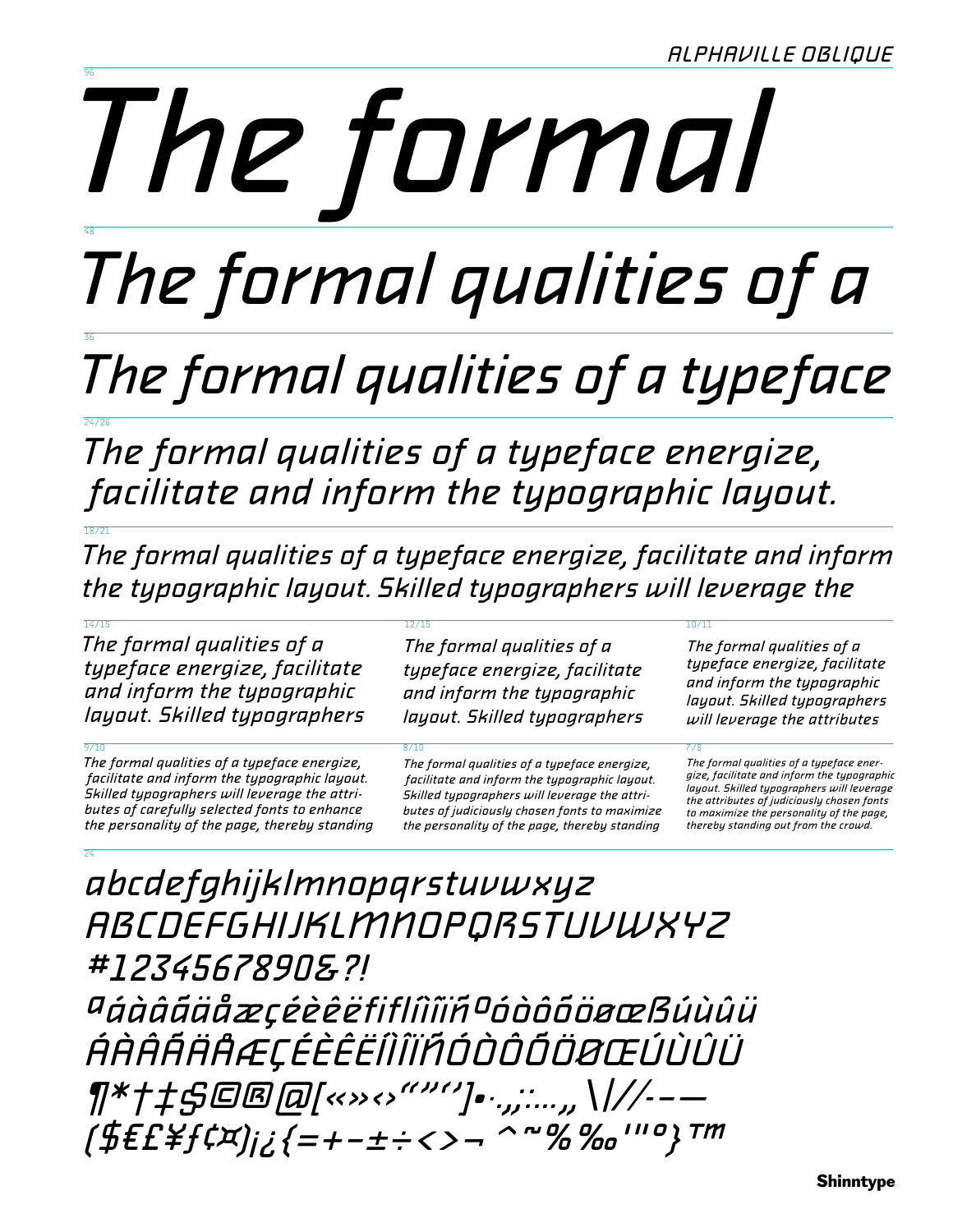# Ie formal

# The formal qualities of

# The formal qualities of a type

The formal qualities of a typeface energize, facilitate and inform the typographic layout.

The formal qualities of a typeface energize, facilitate and inform the typographic layout. Skilled typographers will lever-

### $\frac{1}{16}$ /15

The formal qualities of a typeface energize, facilitate and inform the typographic layout. Skilled typographers

The formal qualities of a typeface energize, facilitate and inform the typographic layout. Skilled typographers will leverage the attributes of carefully selected fonts to enhance the personality of the page, thereby standing

## $12/11$

The formal qualities of a typeface energize, facilitate and inform the typographic layout. Skilled typographers

The formal qualities of a typeface energize, facilitate and inform the typographic layout. Skilled typographers will leverage the attributes of judiciously chosen fonts to maximize the personality of the page, thereby

The formal qualities of a typeface energize, facilitate and inform the typographic layout. Skilled typographers will leverage the attributes

## abcdefghijklmnopqrstuvwxyz **ABCDEFGHIJKLMMOPQRSTUVWXYZ** #1234567890&?! aááááäåæçéèèèfiflíìîïñºóòôõöøœBúùûü ÁÀÂÁÄAÆÇÉÈÊËÍÌÎÏÁÓÒÔŐÖØŒÚÙÛÜ ¶\*†‡\$@@@[<>><>'''''']•·.,;:...,,\|//--(\$EE\f(¤);;{=+-±÷<>- $\sim$   $\sim$  0 **ΠΙΟΥΤΜ**

The formal qualities of a typeface energize, facilitate and inform the typographic layout. Skilled typographers will leverage the attributes of judiciously chosen fonts to maximize the personality of the page, thereby standing out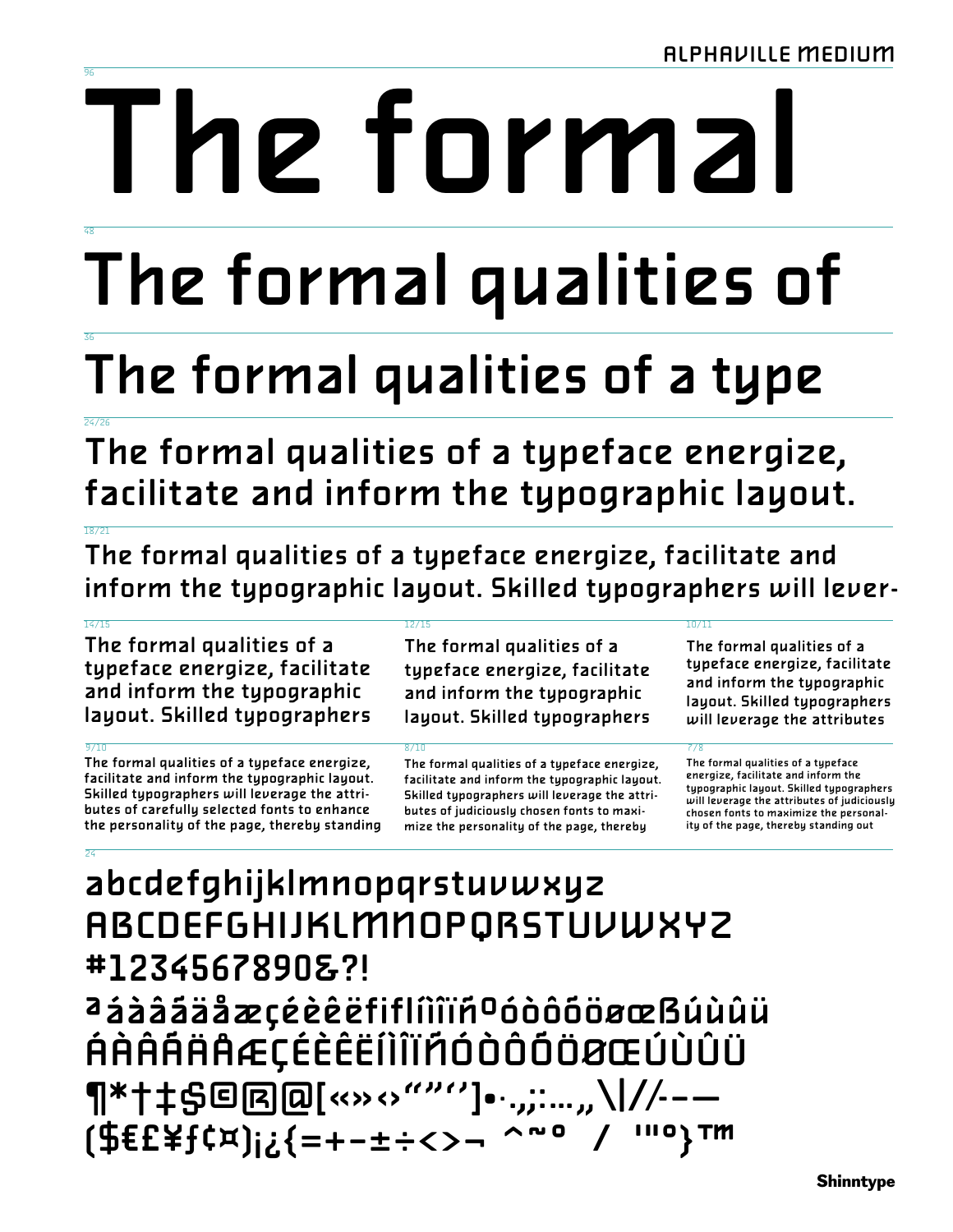# The formal

# The formal qualities of

# The formal qualities of a type

The formal qualities of a typeface energize, facilitate and inform the typographic layout.

The formal qualities of a typeface energize, facilitate and inform the typographic layout. Skilled typographers will lever-

The formal qualities of a typeface energize, facilitate and inform the typographic layout. Skilled typographers

The formal qualities of a typeface energize,

facilitate and inform the typographic layout.

Skilled typographers will leverage the attri-

butes of carefully selected fonts to enhance

the personality of the page, thereby standing

The formal qualities of a typeface energize, facilitate and inform the typographic layout. Skilled typographers

The formal qualities of a typeface energize,

facilitate and inform the typographic layout.

Skilled typographers will leverage the attri-

butes of judiciously chosen fonts to maxi-

mize the personality of the page, thereby

The formal qualities of a typeface energize, facilitate and inform the typographic layout. Skilled typographers will leverage the attributes

The formal qualities of a typeface energize, facilitate and inform the typographic layout. Skilled typographers will leverage the attributes of judiciously chosen fonts to maximize the personal ity of the page, thereby standing out

## abcdefghijklmnopqrstuvwxyz **ABCDEFGHIJKLMMOPQRSTUVWXYZ** #1234567890&?!

aáàááäåæçéèèëfiflîîîïñoóòôõöøœßúùûü ŔŔŔŔŔŔÆÇÉÈĔĔĨĬĨĭŔÓÒŎŎŎŒŮÙÛÜ ¶\*†‡\$@@@[<<>><>'''''']•<sub>`</sub>.,;:...,,\|//-(\$E£\\t\;{=+-±÷<>- $\wedge \sim 0$ O ι TM

**Shinntype**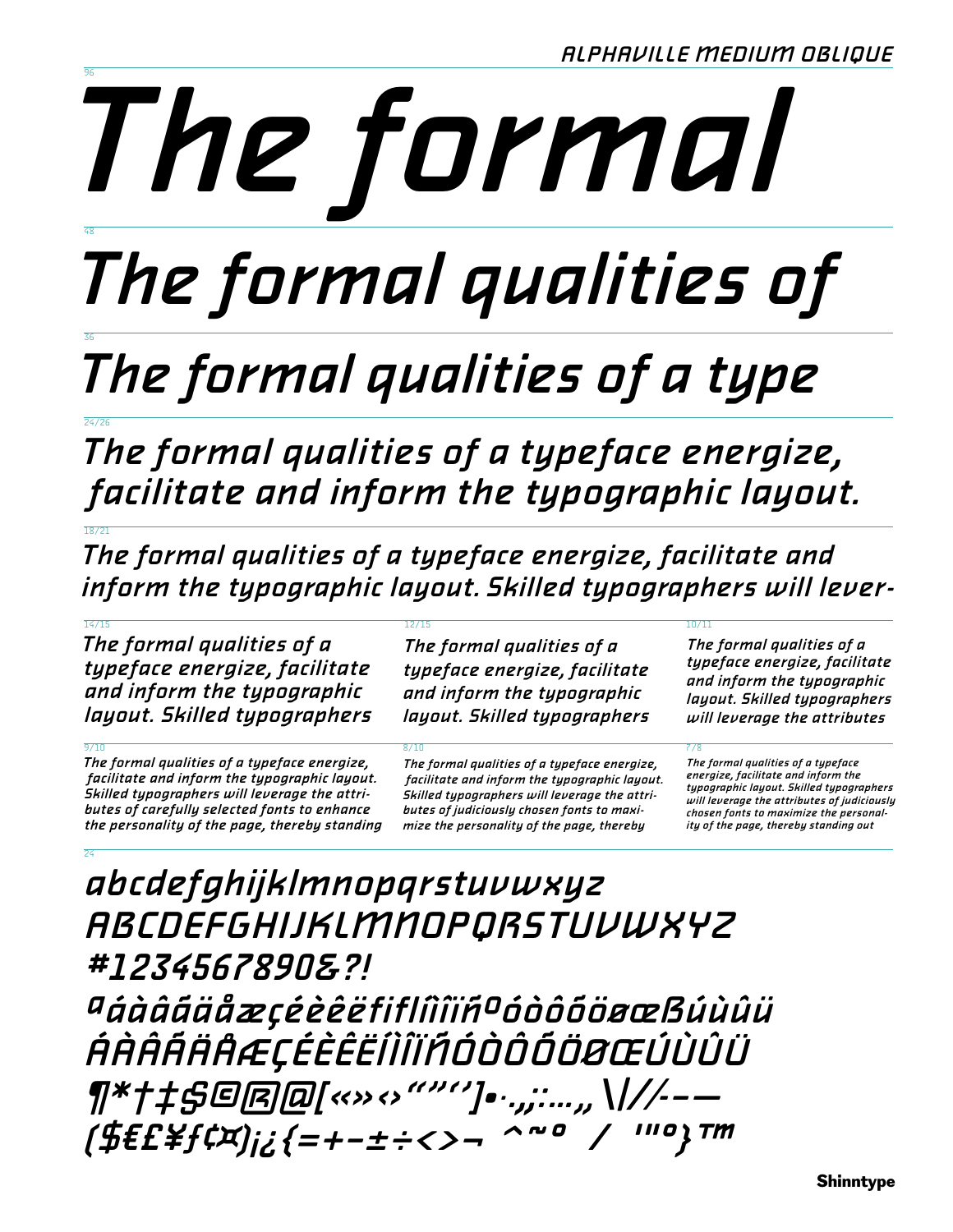# IC tormal

# The formal qualities of

## The formal qualities of a type

The formal qualities of a typeface energize, facilitate and inform the typographic layout.

The formal qualities of a typeface energize, facilitate and inform the typographic layout. Skilled typographers will

### $\frac{1}{16}$ /15

The formal qualities of a typeface energize, facilitate and inform the typographic layout. Skilled typographers

The formal qualities of a typeface energize, facilitate and inform the typographic layout. Skilled typographers will leverage the attributes of carefully selected fonts to enhance the personality of the page, thereby

The formal qualities of a typeface energize, facilitate and inform the typographic layout. Skilled typographers

The formal qualities of a typeface energize, facilitate and inform the typographic layout. Skilled typographers will leverage the attributes of judiciously chosen fonts to maximize the personality of the page,

The formal qualities of a typeface energize, facilitate and inform the typographic layout. Skilled typographers will leverage

## abcdefghijklmnopqrstuvwxyz **ABCDEFGHIJKLMNOPORSTUVWXYZ** #1234567890&?! aááááäåæçéèêëfiflnîïñºóòôôöøœBúûûü ÁÀÂÁÄÅÆÇÉÈÊËÎÌĨĬÑÓÒÔŐÖØŒÚÙÛÜ ¶\*†‡\$©®@[«»‹›""'']•·.,;:...*,*,\|//--— (\$€£¥f¢¤)¡¿{=+-±÷<>¬^~%‰""°}™

The formal qualities of a typeface energize, facilitate and inform the typographic layout. Skilled typographers will leverage the attributes of judiciously chosen fonts to maximize the personality of the page, thereby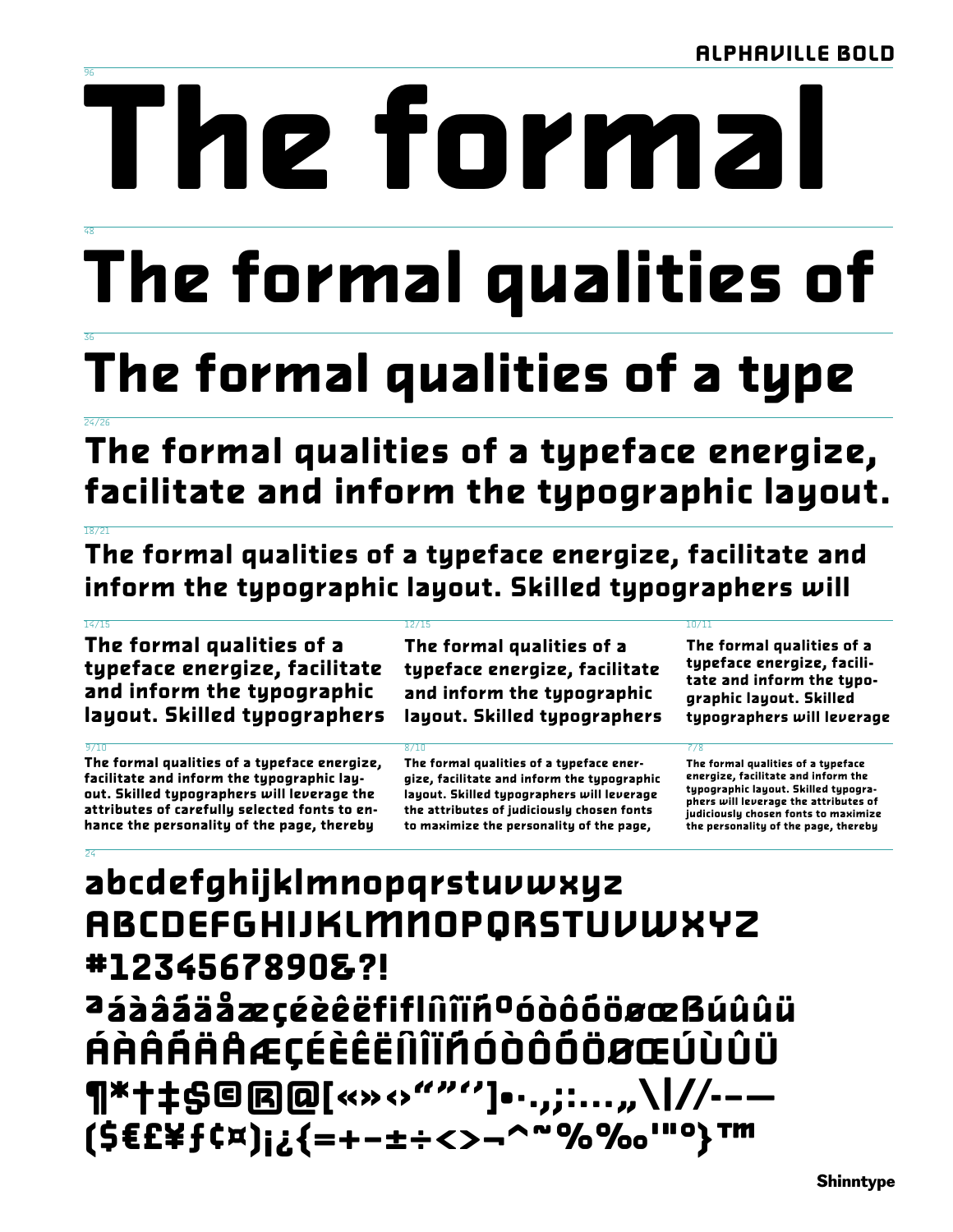

# The formal qualities of

## The formal qualities of a type-

The formal qualities of a typeface energize, facilitate and inform the typographic layout.

The formal qualities of a typeface energize, facilitate and inform the typographic layout. Skilled typographers will

The formal qualities of a typeface energize, facilitate and inform the typographic layout. Skilled ty-

The formal qualities of a typeface energize, facilitate and inform the typographic layout. Skilled typographers will leverage the attributes of carefully selected fonts to enhance the personality of the page, thereby

The formal qualities of a typeface energize, facilitate and inform the typographic layout. Skilled typographers

The formal qualities of a typeface energize, facilitate and inform the typographic layout. Skilled typographers will leverage the attributes of judiciously chosen fonts to maximize the personality of the page,

The formal qualities of a typeface energize, facilitate and inform the typographic layout. Skilled typographers will leverage

The formal qualities of a typeface energize, facilitate and inform the typographic layout. Skilled typographers will leverage the attributes of judiciously chosen fonts to maximize the personality of the page, thereby

## abcdefghijklmnopqrstuvwxyz ABCDEFGHIJKLMNOPQRSTUVWXYZ #1234567890&?! aáàááäåæçéèèëfiflîîïñºóòôôöøœßúùûü ŔŔŔŔŔŔÆÇÉÈÊËÎÎÎĬŔÓÒŎŎŎŒÚÙÛÜ ¶\*†‡\$©®@[«»>‹›""'']•·.,;:...,,\|//-(\$E£\f¢¤)¡¿{=+-±÷<>¬^~%‰"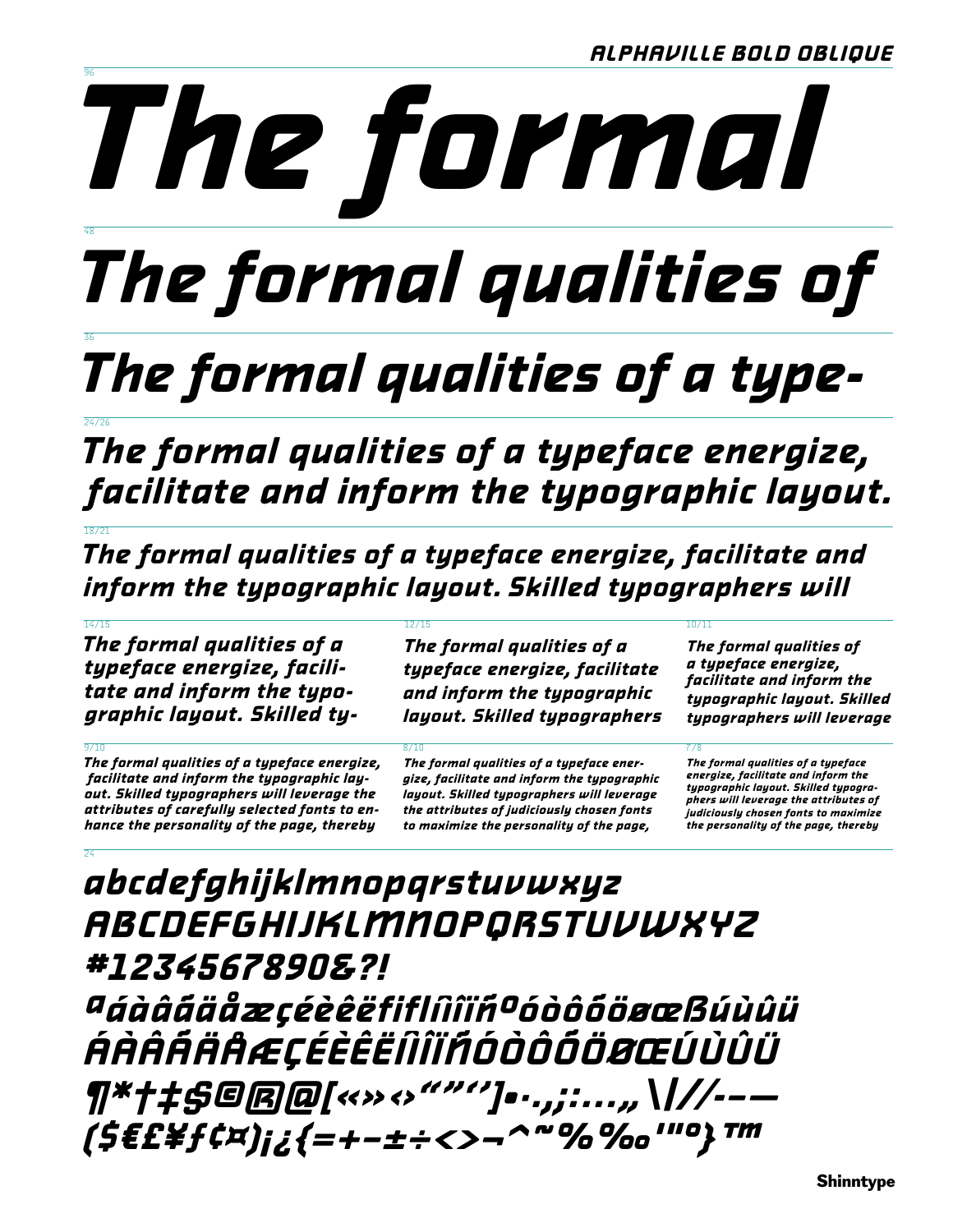# 2 TOP

# The formal qualities of a

## The formal qualities of a type

## The formal qualities of a typeface energize, facilitate and inform the typographic layout.

The formal qualities of a typeface energize, facilitate and inform the typographic layout. Skilled typographers will leverage the

### $\frac{1}{14}/\frac{1}{5}$

The formal qualities of a typeface energize, facilitate and inform the typographic layout. Skilled typographers will lever-

The formal qualities of a typeface energize, facilitate and inform the typographic layout. Skilled typographers will leverage the attributes of carefully selected fonts to enhance the personality of the page, thereby standing out

The formal qualities of a typeface energize, facilitate and inform the typographic layout. Skilled typographers will lever-

The formal qualities of a tupeface energize. facilitate and inform the typographic layout. Skilled typographers will leverage the attributes of judiciously chosen fonts to maximize the personality of the page, thereby standing

### $\frac{1}{10}$

The formal qualities of a typeface energize, facilitate and inform the typographic layout. Skilled typographers will leverage the attributes of

The formal qualities of a typeface energize, facilitate and inform the typographic layout. Skilled typographers will leverage the attributes of judiciously chosen fonts to maximize the personality of the page, thereby standing out from the crowd.

## abcdefghijklmnopqrstuvwxyz **ABCDEFGHIJKLMMOPORSTUVWXYZ** #1234567890&?! a á a a fala a szocé de fifliñi rodo o boro a caldio di Ϝùûü ÁÀÄÃÄÄÆÇÉÉËIII  $\Box$  $\Box$  $\Box$  $\Box$ **|:\$@@@[<>><>"""]...,;:...,,\|//-----**(\$E£\f¢x);¿{=+-±÷<>-^"%%o"")™